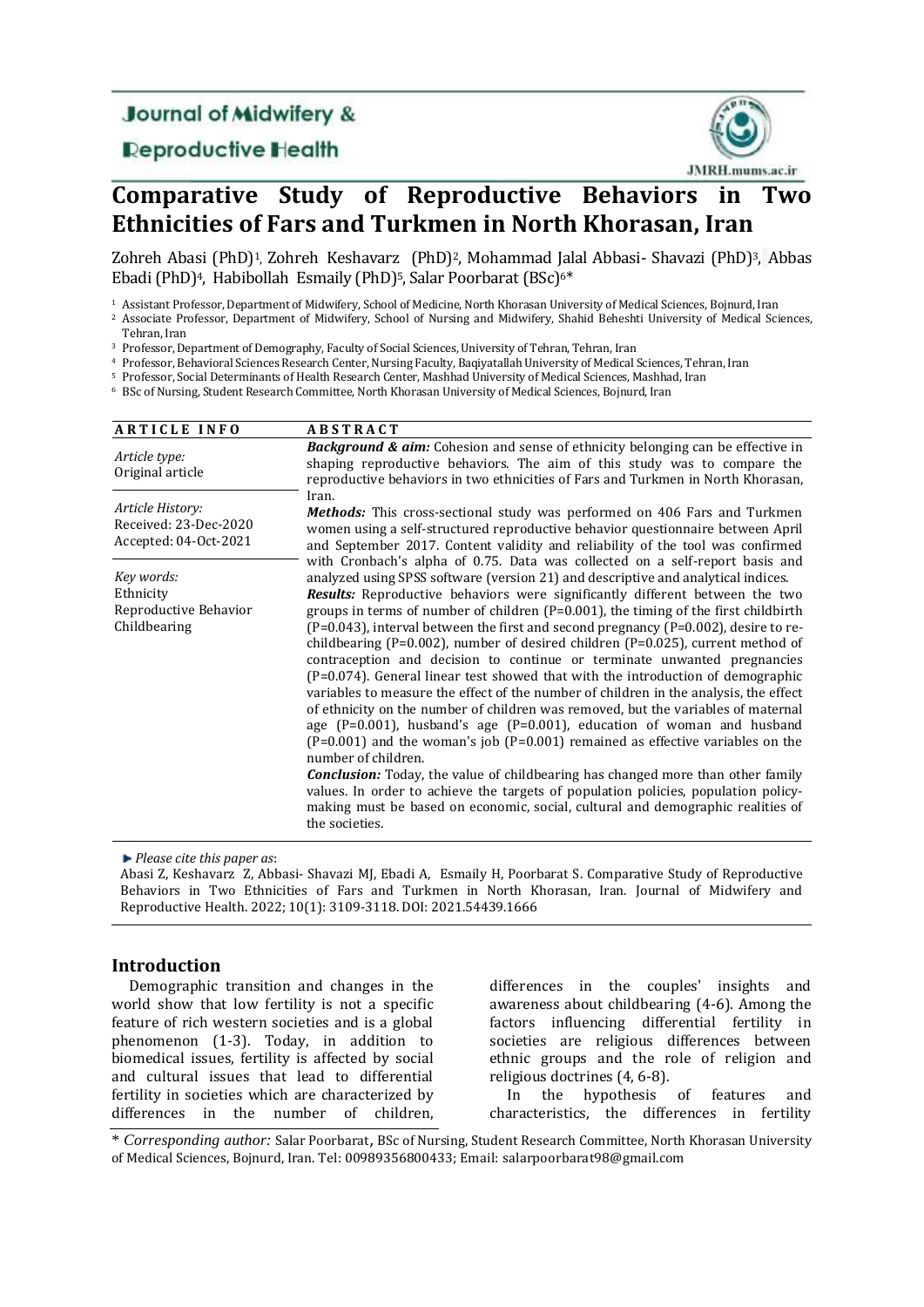patterns are explained based on the differences in the economic and social characteristics of people with different religious orientations. In this approach, the role of religion on fertility is ineffective, but it is the economic and social characteristics of religious groups that lead to fertility changes and in a way the effect of religion on fertility in this approach is false. In the hypothesis of minority group, the minority group chooses more or less childbearing to leave the minority, and in the special theology hypothesis, those religious groups that have teachings on reproductive behavior such as abortion being forbidden and no use of contraceptive methods experience different fertility compared to other groups (9) and this is due to the link between religion and fertility behaviors (10).

Numerous studies have reported that the effect of religion on fertility depends on the specific characteristics and ideology hypothesis of Gold Schneider, and showed the role of social factors and the rational choice of individuals in this regard (14-14). There is a direct correlation between religious beliefs and the tendency to fertility (15). However, in the study of Kalantari in Tabriz, among the factors affecting childbearing, religious orientation has the highest impact on fertility behavior (13). The study of national and provincial trends of fertility shows that a special geographical pattern dominates fertility in Iran. So that the provinces of the border areas of the country have higher fertility compared to the provinces located in the central part of Iran, especially the provinces close to the capital, and in the border areas of Iran, the fertility of Sunni women is higher than Shiite women (6, 16).

Although the study by Abbasi (2006) showed convergence in the reproductive behavior of Kurdish and Turkish ethnic groups, however, ethnicity can affect women's reproductive behaviors, so that Baluch, Lor, Arab and Kurdish ethnic groups had high fertility, Fars and Turk ethnics had average fertility level and Mazandaran and Gilak experienced the lowest fertility level (1). Since reproductive behaviors are very important in reproductive health and consequently women's health, and Iran is a multi-ethnic, multi-religious society and has long been the habitat of different ethnic and

religious minorities (6,15) and differences are evident in the reproductive behaviors of different ethnic groups and religions (17) and since North Khorasan has the highest ethnic diversity in the provinces of Iran due to the high potential of this province regarding to ethnic and religious diversity, which are two important and influential factors on fertility (18), so that cohesion and sense of ethnic belonging on the one hand and religious differences and the role of religion and religious doctrines on the other hand are effective in shaping reproductive behaviors (16). Therefore, this study was performed to compare the reproductive behaviors of Fars and Turkmen ethnic groups in North Khorasan, Iran.

#### **Materials and Methods**

This study is part of a large mixed method study focused on the effect of religion on the reproductive behaviors of Fars and Turkmen ethnic groups in North Khorasan, Iran, under ethical code of IR. SBM U.P HAR MAC Y.RE C. 1398.207, issued by Shahid Beheshti University of Medical Sciences, Tehran, Iran, which was performed on married women of childbearing age (15-49 years old) between April and September 2017. At 95% confidence level and test power 80% and according to the correlation coefficient between the main variables of the last study conducted on reproductive behaviors in 2015 by Behmanesh (4), the sample size of 200 people was calculated for each religious ethnic group, and a total of 406 people were considered.

The method of self-structured questionnaire developing was deductive through reviewing the texts and combining the questions of the questionnaires related to reproductive behaviors including the Reproductive Changes Questionnaire in Iran (1), Behmanesh Reproductive Behavior Questionnaire (4) and Women's Reproduction Questionnaire 2010 (18). Face validity was reviewed and confirmed by 20 women and content validity was reviewed and confirmed by 20 experts from different academic fields and the fields related to reproductive health. The reliability of the tools was confirmed with Cronbach's alpha 0.75.

To collect data, the researchers obtained permission and attended the health centers or clinics, and informed consent was obtained from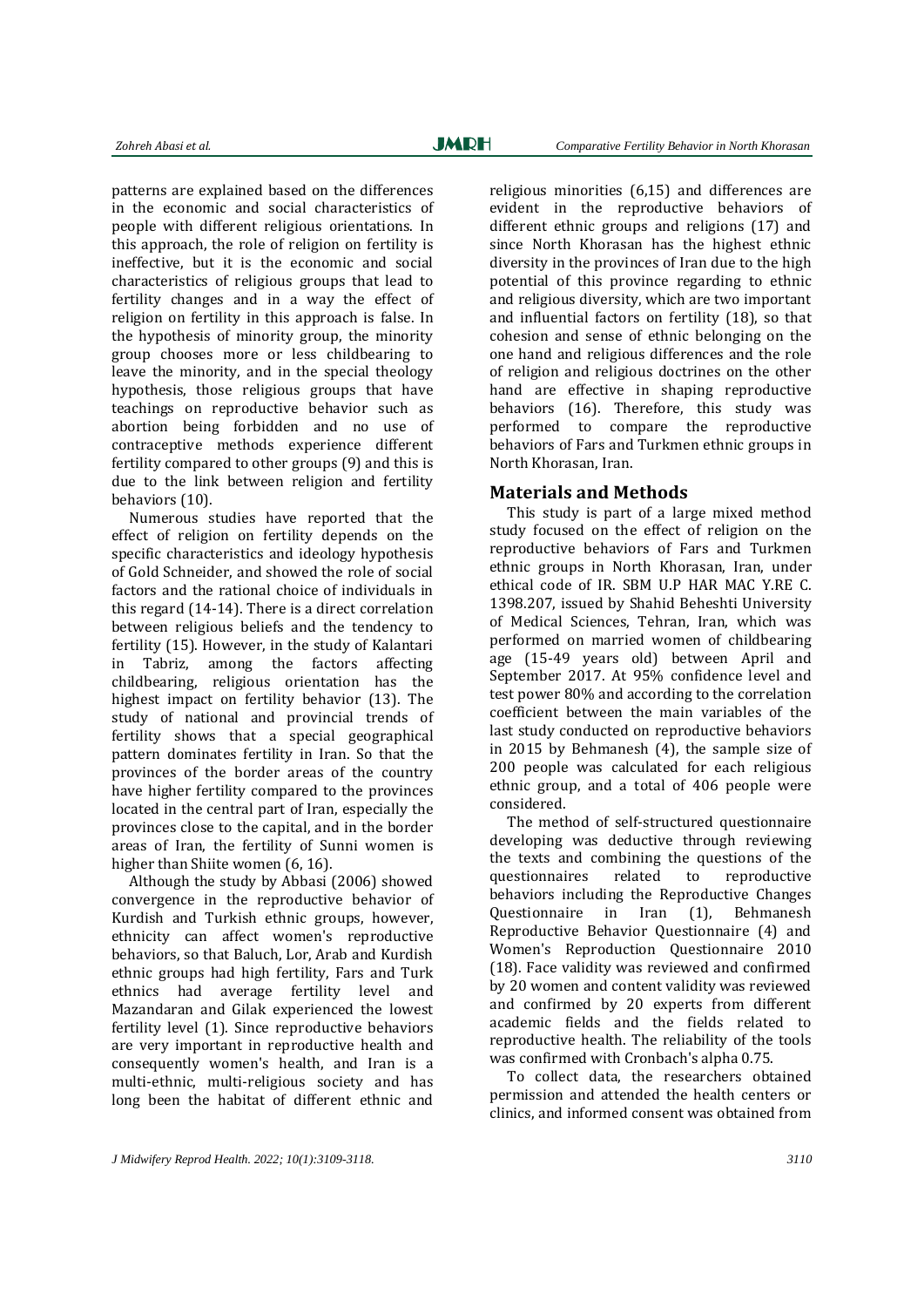**JMRH** 

all eligible women (willingness to voluntarily participate in the study and not to develop a specific disease or mental disability which cannot answer the questions). The relevant questionnaire was completed on a self-report basis or through interview. Individuals and families were reassured about the confidentiality of information (the researchers who were fluent in local languages were used to help how to complete the questionnaire).

Data were analyzed using SPSS21 software, and descriptive and analytical statistics, independent t-test, Chi-square test and general linear model test. P<0.005 was considered statistically significant.

#### **Results**

Women from two ethnic groups of Fars (n=209) and Turkmen (n=197) participated in this study.

| Variable                     | Fars           | <b>Turkmen</b> | P-value* |
|------------------------------|----------------|----------------|----------|
|                              | <b>Mean±SD</b> | Mean±SD        |          |
| Woman's age (year)           | 31.04(7.8)     | 29.6(7.03)     | < 0.001  |
| Husband's age (year)         | 37.47(11.8)    | 32.04(8.26)    | < 0.001  |
| Age of marriage (year)       | 20.33(4.2)     | 19.32(7.3)     | < 0.001  |
| Duration of marriage         | 11. (8.07)     | 10.2(8.03)     | < 0.001  |
| (year)                       |                |                |          |
| Number of unwanted           | 1.2(0.97)      | 1.7(0.46)      | < 0.001  |
| pregnancies (N)              |                |                |          |
| * independent-samples t-test |                |                |          |
| <b>Variable</b>              | <b>Fars</b>    | <b>Turkmen</b> | P-value* |
|                              | N(% )          | N(%)           |          |
| <b>Weman's education</b>     |                |                |          |
| Illiterate                   | 5(2.4)         | 42(21.6)       |          |
| Elementary                   | 9(4.1)         | 98(49.7)       |          |
| High school                  | 13(6.2)        | 20(10.2)       | 0.001    |
| Diploma                      | 62(29.3)       | 26(13.4)       |          |
| College                      | 120(58)        | 10(5.1)        |          |
| Total                        | 209(100)       | 197(100)       |          |
| Weman's job                  |                |                |          |
| Housewife                    | 119(57)        | 128(62.2)      |          |
| Employed                     | 90(43)         | 69(37.8)       | 0.007    |
| Total                        | 209(100)       | 197(100)       |          |
| Husbands' education          |                |                |          |
| Illiterate                   | 6(2.9)         | 21(10.7)       |          |
| Elementary                   | 10(4.8)        | 58(29.4)       |          |
| High school                  | 20(9.9)        | 41(21)         | 0.001    |
| Diploma                      | 69(33.1)       | 56(28.5)       |          |
| College                      | 104(50.4)      | 21(10.2)       |          |
| Total                        | 209(100)       | 197(100)       |          |
| Husbands' job                |                |                |          |
| Employee                     | 112(53.5)      | 12(6)          |          |
| Free                         | 96(46.5)       | 185(93)        | 0.001    |
| Total                        | 209(100)       | 197(100)       |          |
| <b>Economic status</b>       |                |                |          |
| Less than enough             | 44(21.1)       | 76(38.6)       |          |
| Enough                       | 156(74.6)      | 114(57.9)      | 0.001    |
| More than enough             | 9(4.3)         | 7(3.5)         |          |
| Total                        | 209(100)       | 197(100)       |          |
| Residence place              |                |                |          |
| City                         | 193(92.4)      | 67(34)         |          |
| Village                      | 16(7.6)        | 130(66)        | 0.001    |
| Total                        | 209(100)       | 197(100)       |          |

**Table 1.** Frequency distribution of demographic variables in Fars and Turkmen groups

\* Chi-Square Test

*3111 J Midwifery Reprod Health. 2022; 10(1):3109-3118.*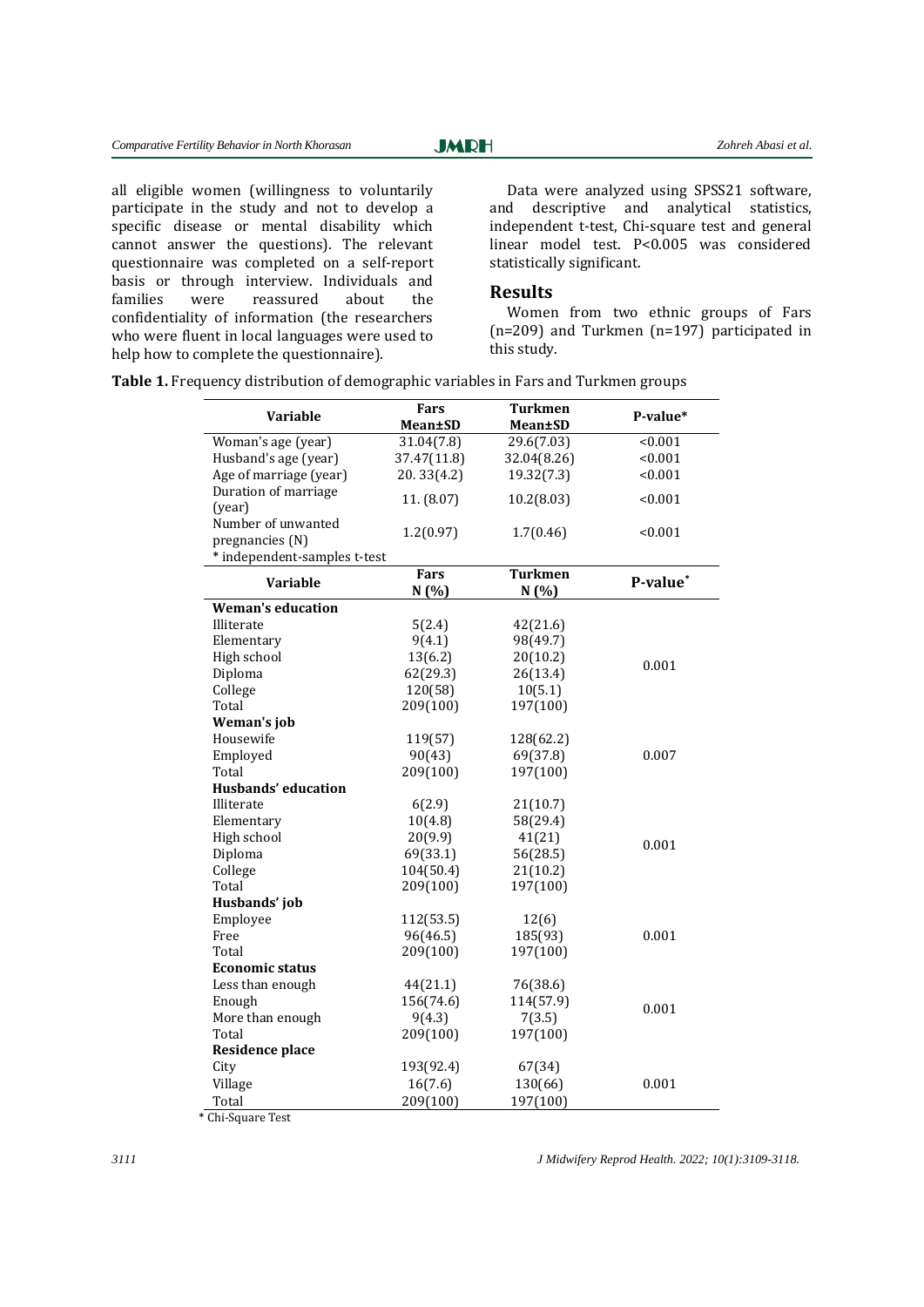Comparison of mean age of woman's age and husband's age showed that Turkmen ethnicity was younger than Fars ethnicity in terms of woman's age and husband's age and had a statistically significant difference (P <0.001). In terms of education level, the highest education of Fars ethnicity was university (58%) and the highest education of Turkmen ethnicity was elementary (49.7%), which had a significant difference; the same situation was observed for

the education level of husbands in the two groups (p=0.001).

In terms of residence place, Fars ethnicity with the highest frequency (92.4%) lived in the city and Turkmen women with the highest frequency  $(66%)$  lived in the village  $(p=0.001)$ . Other information about the demographic characteristics and marriage in the two ethnic groups is given below (Table 1).

| <b>Variable</b>                                         | Fars       | <b>Turkmen</b> | P-value* |
|---------------------------------------------------------|------------|----------------|----------|
|                                                         | Mean (SD)  | Mean (SD)      |          |
| Number of children                                      | 3.05(1.1)  | 4.13(1.3)      | < 0.001  |
| Best time of birth                                      | 2.03(0.99) | 1.6(1.05)      | 0.043    |
| interval between the                                    |            |                |          |
| first and second                                        | 5.18(3.61) | 2.5(1.63)      | 0.002    |
| pregnancy (year)                                        |            |                |          |
| * independent-samples t-test                            |            |                |          |
| Variable                                                | Fars       | <b>Turkmen</b> | P-value* |
|                                                         | N(%)       | N(%)           |          |
| tendency for re-childbearing                            |            |                |          |
| Yes                                                     | 82(39.2)   | 110(55.8)      |          |
| N <sub>o</sub>                                          | 122(58.2)  | 68(34.5)       | 0.002    |
| Don't know                                              | 5(2.3)     | 19(9.2)        |          |
| Total                                                   | 209(100)   | 197(100)       |          |
| <b>Current number of children</b>                       |            |                |          |
| Any                                                     | 15(7.2)    | 18(9.2)        |          |
| One child                                               | 24(11.7)   | 7(3.6)         |          |
| Two children                                            | 114(54.1)  | 62(31.1)       | 0.025    |
| Three children                                          | 41(19.6)   | 53(27.1)       |          |
| Four children and more                                  | 15(7.2)    | 57(29.1)       |          |
| Total                                                   | 209(100)   | 197(100)       |          |
| <b>Current contraceptive method</b>                     |            |                |          |
| Pill                                                    | 52(26.8)   | 51(26.1)       |          |
| Condom                                                  | 28(13.4)   | 62(31.8)       |          |
| <b>IUD</b>                                              | 34(16.3)   | 18(6.2)        |          |
| Interrupted sexual                                      | 3(1.4)     | 14(7.2)        |          |
| intercourse                                             |            |                | < 0.001  |
| Permanent                                               | 17(8.2)    | 12(6.2)        |          |
| More than one method                                    | 47(22.5)   | 34(17.4)       |          |
| No one                                                  | 8(3.8)     | 2(0.5)         |          |
| Total                                                   | 209(100)   | 197(100)       |          |
| Deciding to continue or terminate an unwanted pregnancy |            |                |          |
| Abortion                                                | 18(26.8)   | 3(1.5)         |          |
| I don't care to abort                                   | 6(2.9)     | 1(0.5)         |          |
| My husband's view                                       | 35(16.8)   | 23(11.7)       | 0.074    |
| I continue to pregnancy                                 | 149(71.7)  | 168(86.2)      |          |
| Total                                                   | 209(100)   | 197(100)       |          |

**Table 2.** Comparison of reproductive behaviors in Fars and Turkmen groups

\*Chi-Square Test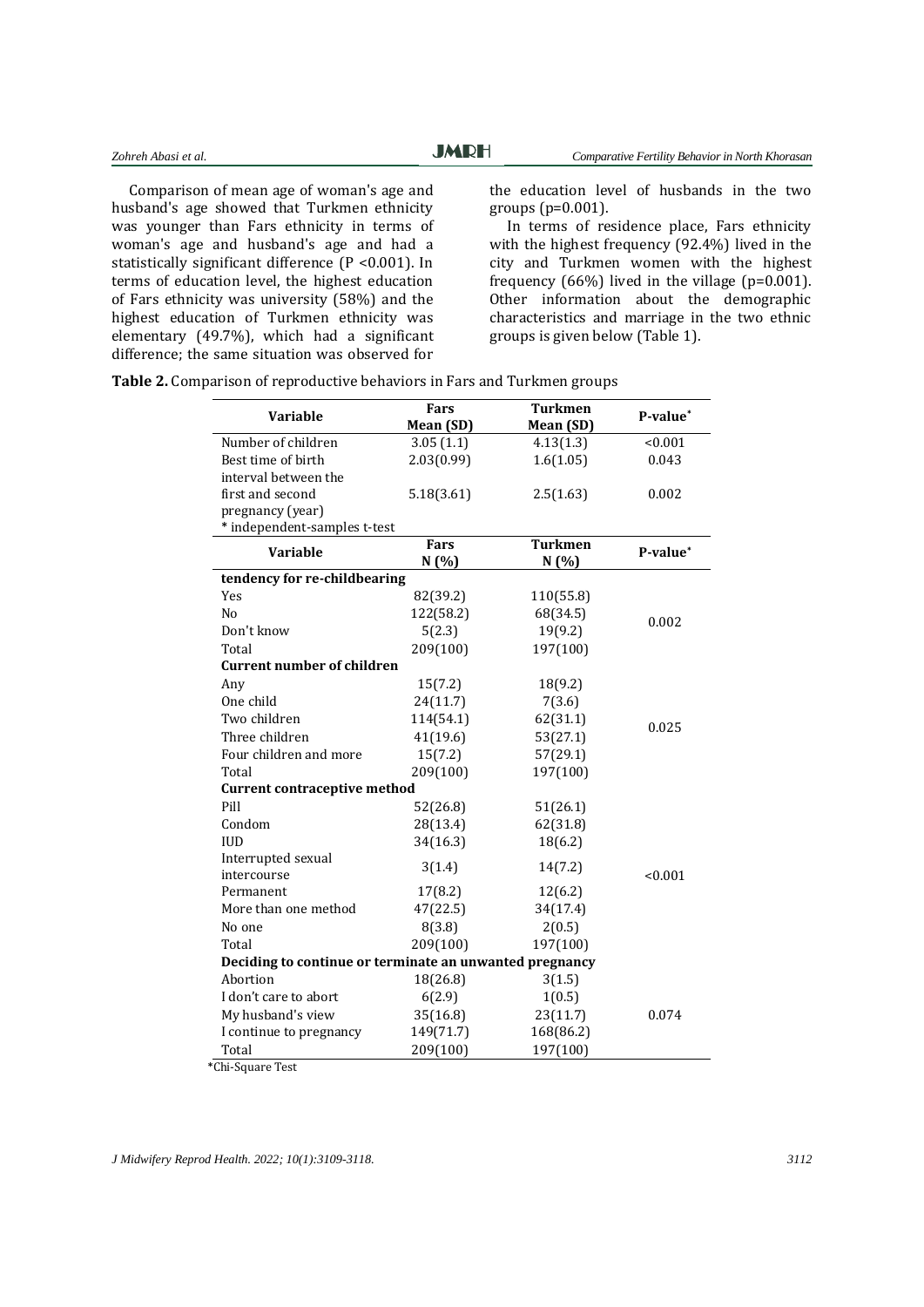**JMRH** 

Regarding the number of children, the results of independent t-test showed that Turkmen women have significantly more children than Fars group (P <0.001). The best time of birth of the first child  $(p = 0.002)$  and the interval between the first and second pregnancy  $(p =$ 0.043) were higher in Fars ethnicity Turkmen ethnicity. There was a statistically significant difference between the two ethnic groups in the desired number of children  $(p = 0.025)$  and tendency for re-childbearing  $(p = 0.002)$ .

Regarding the use of contraceptive methods, the frequency of using contraceptive methods in Fars ethnicity included pill, condom, IUD, ampoule, permanent and natural methods, respectively. In Turkmen ethnicity, the frequency of using contraceptives were condom, pill, IUD, intermittent, permanent, and ampoule, respectively (p <0.001). In the case of failure of contraceptive methods, Fars ethnicity (8.6%) and Turkmen (1.5%) selected abortion option (p = 0.074) (Table 2).

|--|

| Variable                       | в        | t        | p       |
|--------------------------------|----------|----------|---------|
| Ethnicity                      | $-0.004$ | $-0.177$ | 0.859   |
| Woman's age                    | 0.048    | 7.573    | 0.001   |
| Husband's age                  | 0.039    | 6.095    | 0.002   |
| Woman's education              | $-0.144$ | $-7.598$ | 0.001   |
| Husband's education            | $-0.125$ | -7.458   | 0.001   |
| Woman's job                    | 0.098    | $-4.039$ | < 0.001 |
| Husband's job                  | 0.090    | 0.85     | 0.547   |
| Place of residence             | 0.096    | 0.847    | 0.397   |
| Age of marriage                | 0.036    | 7.098    | 0.061   |
| Duration of marriage           | 0.068    | 0.35     | 0.125   |
| Number of unwanted pregnancies | 0.033    | 3/947    | 0.345   |
| Economic status                | 0.085    | 2/127    | 0.758   |

One of the important indicators of reproductive behavior is the number of children. The general linear model was used to investigate the exact effect of ethnicity variable on the number of children. So that with the entry of variables which had significant differences between the two ethnicities (woman and husband's age, woman and husband's education, woman and husband's job, income, place of residence, economic status, age of marriage, time interval of the date of marriage and unwanted pregnancy), general linear test showed that with the entry of demographic variables to measure the effect of the number of children in the analysis, the effect of ethnicity on the number of children was removed, but the variables of mother's age (p=0.001), husband's age (p=0.001), woman and husband's education (p=0.001) and woman and husband's job (p=0.001) remained as effective variables on the number of children (Table 3).

#### **Discussion**

The findings showed that although the reproductive behaviors were different between

the two ethnic groups of Fars and Turkmen in North Khorasan, but in the final analysis, the effect of ethnicity on reproductive behavior is removed and ethnicity acts as a secondary element in explaining childbearing patterns. Regarding the patterns of childbearing in different religions and ethnicities, the results of studies are almost consistent. So that in the present study in the two groups, the highest tendency to childbearing is toward two children, the above results are in line with the results of the study by Foroutan (2014) in the two communities of Gonbad and North Khorasan. In his study, as in the results of the present study, in both groups, the highest tendency to childbearing is focused on two children, and the pattern of single child and no child is not acceptable in these two societies. Although he reported in his study that the pattern of having more than four children in the Shiite group of Gonbad is more than same religious group in North Khorasan, but in the present study, the pattern of four or more children in the Sunni group of North Khorasan was more than same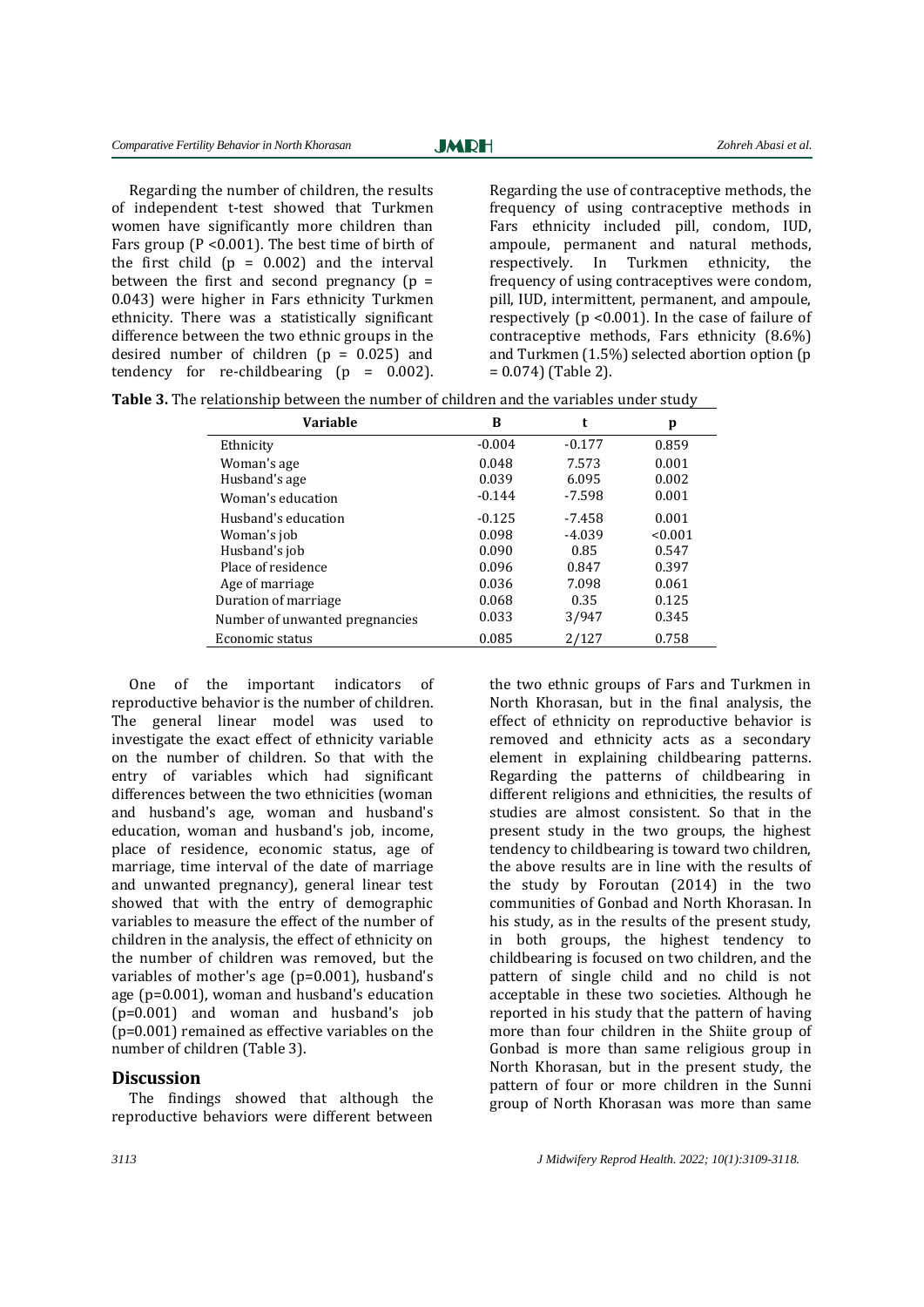religious group in Gonbad. Perhaps the tendency to have many children is more influenced by their place of residence and social socialization than by their religious affiliation. As reported in two studies, religion acts as a secondary element in explaining patterns of childbearing (19).

The study by Abbasi et al. (2003) also showed the difference in fertility tendencies in different provinces and Shiite and Sunni Muslim ethnic groups in Iran. Thus, the majority of participants in their study were residents of the border areas of Iran and Sunni Muslims and the fertility rate was higher in Sunni religious groups (1); while the study of Behmanesh (2015) and Soroush (2011) in Shiraz have shown the greatest tendency to have one child. Although the religion has not been considered in their study, they have reported the impact of place of residence and socialization (20).

Fertility differences in the two ethnic groups of North Khorasan can be mentioned in several issues. The first reason may be considered in marriage patterns as a precondition for childbearing. So that the age of marriage was lower in Turkmen men and women in the present study. The average age of marriage in Fars women is 20.33 years and in Turkmen women is 19.3 years which is much lower than the average age of marriage in the whole society of Iran. According to the latest published statistics on the age of marriage in Iran, now the average age of marriage for men is 27 years and women 25 years. Marriage age plays an important role in female fertility. Since the length of a woman's fertility period is identified from 15 to 49 years, therefore, lower age of marriage increases the duration of childbearing, which in turn increases the chances of having children (21).

Perhaps the low age of marriage in North Khorasan is one of the reasons wthat, despite concerns about the declining fertility rate in many parts of the country to less than the replacement level in recent years, the population growth situation in North Khorasan, unlike many provinces of the country, is acceptable. According to the statistics, North Khorasan province has the annual growth rate of 90,867,727 people and has a household dimension of 3.6 and the average annual growth is 1.35%, which is slightly higher than the average population growth of the country which is1.29 (19). The World Fertility Survey (WFS) in 40 developing countries showed that maternal age at marriage and maternal age at birth of the first child, the interval between consecutive births (distance) are of the main and important factors on the total number of children which a woman gives birth (25).

Low age of marriage and its positive effect on fertility as prerequisite patterns of childbearing in North Khorasan was confirmed by Foroutan (2016). So that in his study on childbearing tendencies in Bojnourd and Gonbad Kavous, it is shown that although the average age of marriage in both communities is 18 to 24 years, but evaluation of marriage patterns by religious groups showed that the Sunni population are more tendency to the marriage of girls at a younger age compared to Shiite population, and this pattern is more evident in the city of Bojnourd than Gonbad Kavous (22).

Another issue in the fertility differences of the religious-ethnic group of the present study depends on the level of education. In the present study, the highest level of education in men and women was related to the Fars ethnicity and the lowest level of education was related to the Turkmen ethnicity. Numerous studies, including Eider (2011), Hosseinzadeh (2009), Wolfgang (2010), Grispan (2009), and Edo Tol (2012) have pointed to the inverse relationship between childbearing and increased level of education. So that by increasing the women's level of education and increasing their knowledge about the issues of society and at the same time by replacing traditional roles with modern roles, educated women have a more appropriate social status and in such situation, they try to improve their position by reducing childbearing (8, 23-26).

Low level of education and higher fertility of the Sunni Turkmen group in North Khorasan can be justified based on this approach. Another factor determining the differences in fertility in the two religious ethnic groups of North Khorasan depends on the attitude of Shiite and Sunni groups toward marriage, as the most important priority for women's lives, so that in traditional communities and rural areas with indigenous culture, high fertility has special value in popular belief (27), and in the Turkmen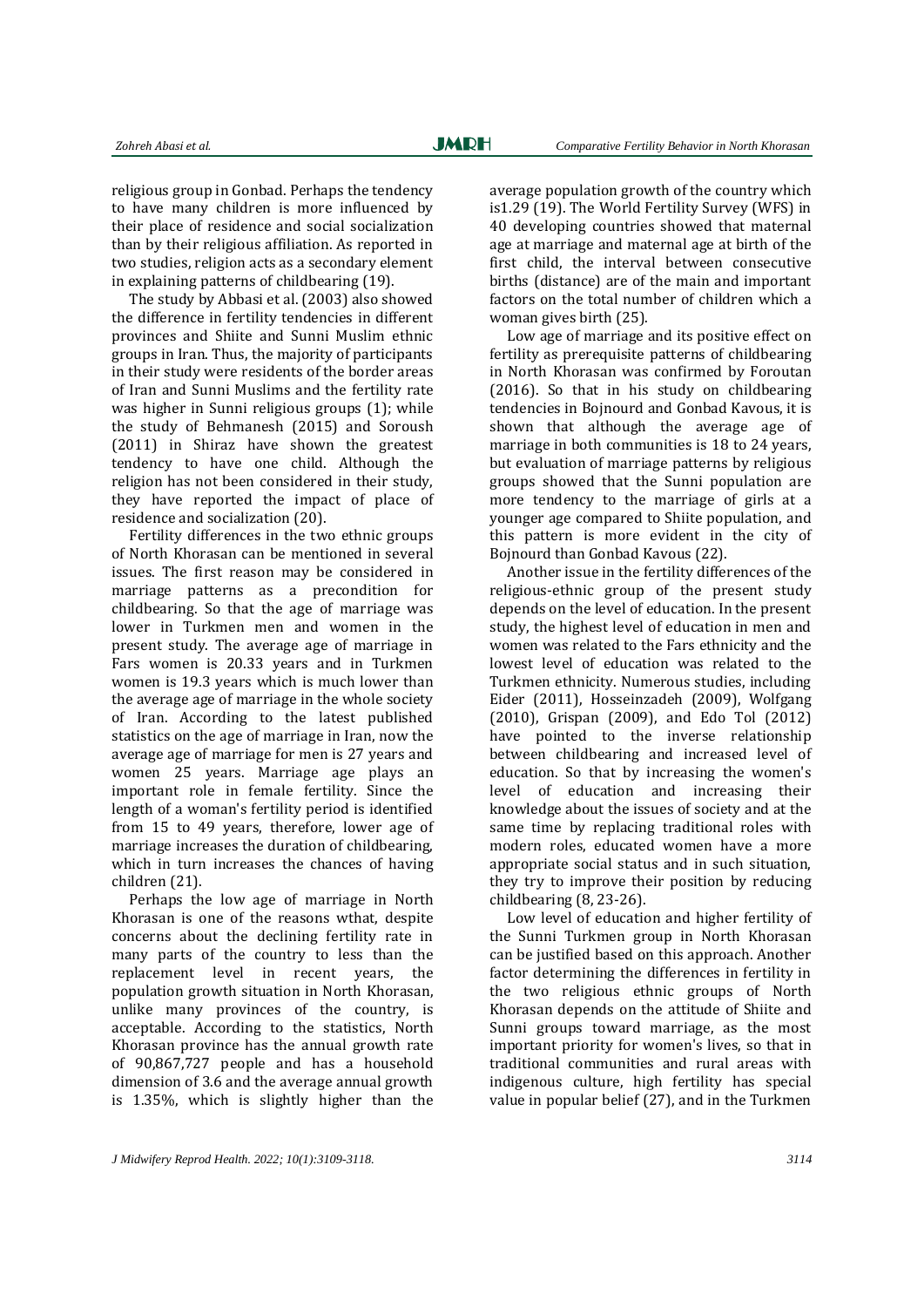ethnic religious group of the present study that the norms of traditional society are dominant, the priority of a woman's roles indirectly include wife, motherhood and having high fertility and even purposeful childbearing and boy child preference. As a rule, to achieve the above goals, marriage is the most important priority for women in this society. This finding is consistent with the results of the study by Foroutan in North Khorasan. So that the study by Foroutan on the status of education and its impact on childbearing in the two religious communities of North Khorasan and Gonbad Kavous reported that in North Khorasan, the Sunni population pays more attention to marriage as the most important priority for women's lives than the Shiite population. While in Gonbad Kavous population, there is opposite situation and they consider education as the most important priority in women's lives, which shows the difference in the attitude of each of these religious groups towards marriage. Of course, this difference and attitude gap is more prominent and significant in the Sunni population of North Khorasan (22). In the Soroush's study, there is a negative relationship between all aspects of religiosity and the number of years of education (28).

Another factor in fertility differences is their traditional texture and residence place. There is a statistically significant difference between the Turkmen and other ethnic groups in this study. The Turkmen of North Khorasan are the ethnicreligious minority and because of the factors such as cultural conditions, social environment and early marriage, and weak biological foundations are often placed in the second and third classes of the society, so most of them live in villages. Perhaps one of the reasons for the high fertility and low level of education depends on their place of residence (29). The relationship between household residence and high fertility has been shown in the studies of Shahbazian (2013), Hosseinzadeh (2009), Mansourian and Khoshnevis (2009), Zang and Xiangyang (2008) (8, 14, 30, 31).

In the study of Shahbazian, in line with the results of the present study, the mean number of deliveries more than third is higher in women living in rural areas (31). Although the studies of Paydarfar (2010) and Hajian (2008) did not

show a relationship between rural residence and high fertility (32, 33). The studies of Aref and Hosseinzadeh showed a negative correlation between the degree of urbanization and education level of women with fertility (8, 34). Another factor in fertility differences in the present study is differences in contraceptive methods. So that in Fars ethnic group, the frequency of using contraceptive methods was pill, condom, IUD and ampoule, permanent and natural methods, respectively, and in the Turkmen ethnic group, the frequency of using contraceptives was condom, pill, IUD, interrupted, permanent, and ampoules, respectively. The lowest frequency of use of permanent methods and long methods has been reported in the Turkmen ethnic group.

The four leaders of Sunni jurisprudence, although they consider dismissal or permanent methods of contraception permissible, but say that hatred has a purgatory and it is better to avoid it (35). The above factor may be one of the main components in using less contraceptive methods, especially permanent methods in the Sunni group. Another factor influencing the use of contraceptive methods is the level of education. So the studies of Afkhamzadeh (2012) and Agram Well (1999) reported a significant relationship between couples' education and the type of contraceptive method (36, 37). In the present study, despite the high number of unwanted pregnancies and spontaneous abortions in Turkmen group, they have the least desire to abortion in such situation. Destiny and the prevalence of such beliefs that "God sends blessings to a house with many children, whoever gives teeth, gives bread, the birth of a child depends on God's will and providence" is associated with increasing women's fertility ideals and is more common in Turkmen women of the present study.

The study of Darahki (2014) and Hosseini (2013) showed a direct and significant relationship between destiny and reproductive behavior. Their study showed that the intensity of these beliefs is much stronger in unemployed women than working women (2, 38). Their results confirm that the findings of the present studies are in line with similar studies. Although the results showed that the fertility tendency of religious-ethnic groups in North Khorasan are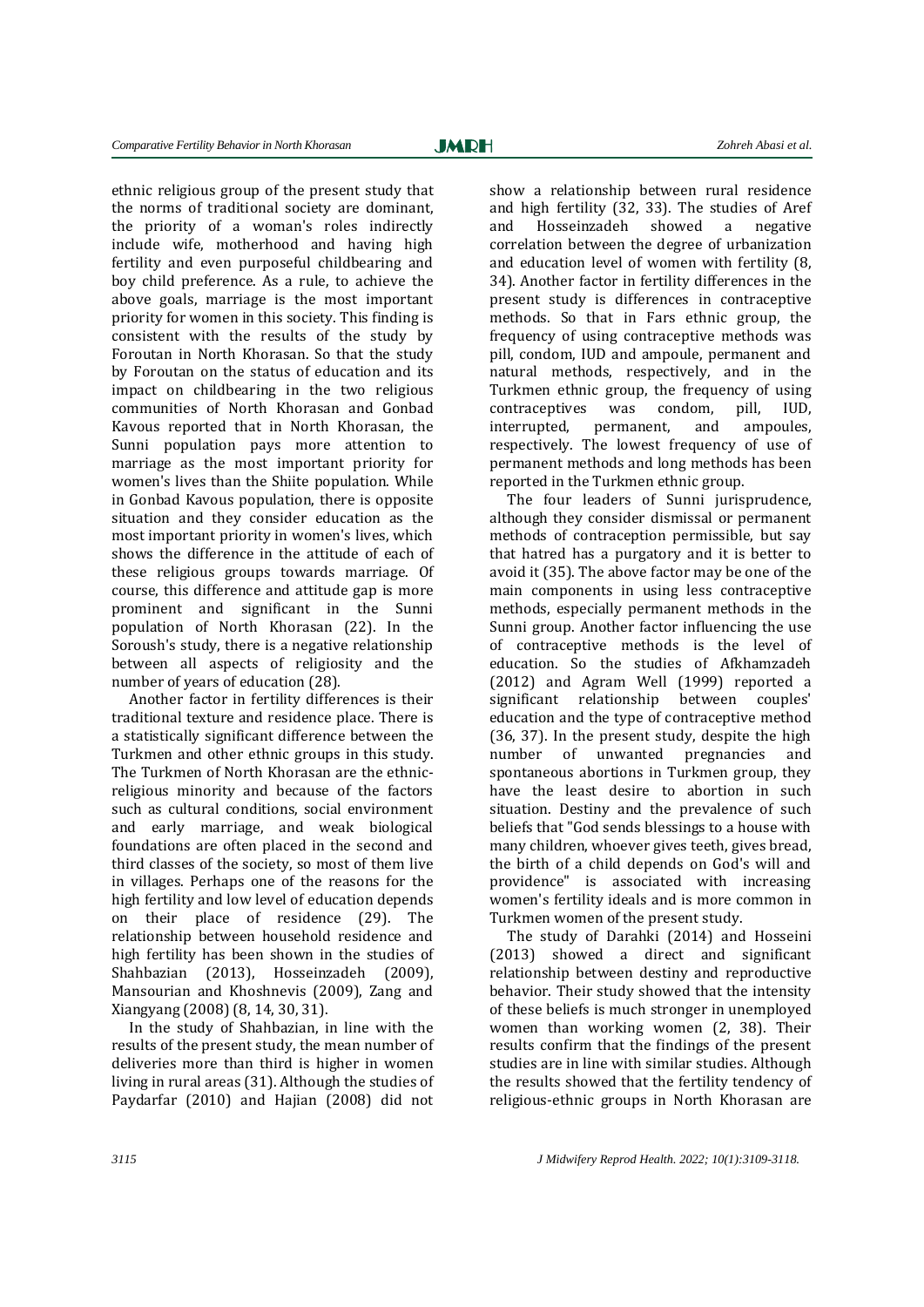influenced by a set of economic and social conditions (such as illiteracy, ruralization, barriers to access methods of birth control, traditional lifestyle and purposeful sexual preference) rather their religious affiliation. These results were confirmed by the study of Foroutan (2014) and Mahmoudiani (2011) (3, 22).

In the study of Foroutan, in both Gonbad and North Khorasan societies, Phi Kramer index confirms no significant relationship between the religious affiliations of the two Shiite and Sunni groups and their fertility tendencies. According to the results of Mahmoud's study, although religion has a direct effect on fertility, ie the level of fertility in Sunni cities is higher than Shiite cities, but this difference is not significant and its impact factor is 0.12, which is very small and individual variables such as education level, employment status and place of residence have the greatest impact on fertility (3). The results of multivariate analyzes of Soroush's study (2011) also show that religiosity has a small share (only 1.4% of variance) in determining the number of children, while education explains more than 40% of the variance related to the number of children (28).

The results of the studies by Abbasi Shavazi (2006) and Hosseini (2011) are also consistent with the above problem, but multivariate analyzes of Mahmoudian's study (2010) and Saeedi Madani's study (2016) showed that by controlling all variables, the role of religion in reproductive behavior remains significant. However, a combination of cultural, socioeconomic and demographic characteristics has a more decisive role in explaining the fertility of Sunni women compared to Shiite women (3, 15). According to the results of the present study and similar studies, the above factors play a much more important role in determining fertility behaviors of religious-ethnic groups, and religious affiliations act as a secondary element in explaining patterns of childbearing.

#### **Conclusion**

Studies have shown that socio-economic structure, social characteristics and intermediate factors are more effective factors in determining the reproductive behaviors, and also the views and theoretical patterns and consequently the reproductive behaviors of women and families have undergone fundamental changes; therefore according to population programs in order to reach an appropriate solution in population policies, it is necessary to identify the factors affecting women's behaviors, ideals, and desires to have children, and consider them in population policies. Adoption of any practical plan in the field of fertility must be based on the economic, social, cultural and demographic realities of the societies.

#### **Acknowledgements**

The ethical code of the research is (IR.SBMU.PHARMACY.REC.1398.207). Thereby, the researchers express their gratitude to the Vice Chancellor for Research of Shahid Beheshti University of Medical Sciences and all those who cooperated in collecting data and presenting the results of this research.

#### **Conflicts of interest**

Authors declared no conflicts of interest.

#### **References**

- 1. Abbasi-Shavazi MJ. Convergence of fertility behaviors in Iran: the rate, trend and pattern of fertility in the provinces of Iran in the years 1351 and 1375. Social Sciences Letters. 2001; 9(18): 201-231. (Persian)
- 2. Hosseini H, Bagi B. Women's Autonomy and Fertility Ideals Among Kurdish Women in the City of Mahabad. Women in Development & Politic. 2013; 10(4): 54-78. (Persian)
- 3. Mahmudian S, Shahriari S. Religion and development role on fertility behavior in Kurdish Women's. Scientific Journal of Kurdistan University of Medical Sciences. 2015; 20 (4) :91- 100 ( (Persian)
- 4. Behmabesh F, Taghi-Zadeh Z. Reproductive behavior of women inmarriage patterns of modern and aditional: a combination of successive explanation: Tehran University. (Doctoral dissertation, Thesis Tehran University. 2015. (Persian)
- 5. Cleland J, Rodriguez G. The effect of parental education on marital fertility in developing countries. Journal of Demography. 1988 1;42(3):419-42.
- 6. Hosseini H, Bagi B. Socoieconomic,culther and demoghraphic determinantsof childbiring Odesires among married women attending health center in hamedan. Journal of Kermanshah University of Medical Sciences. 2012; 18(1): 35- 43. (Persian)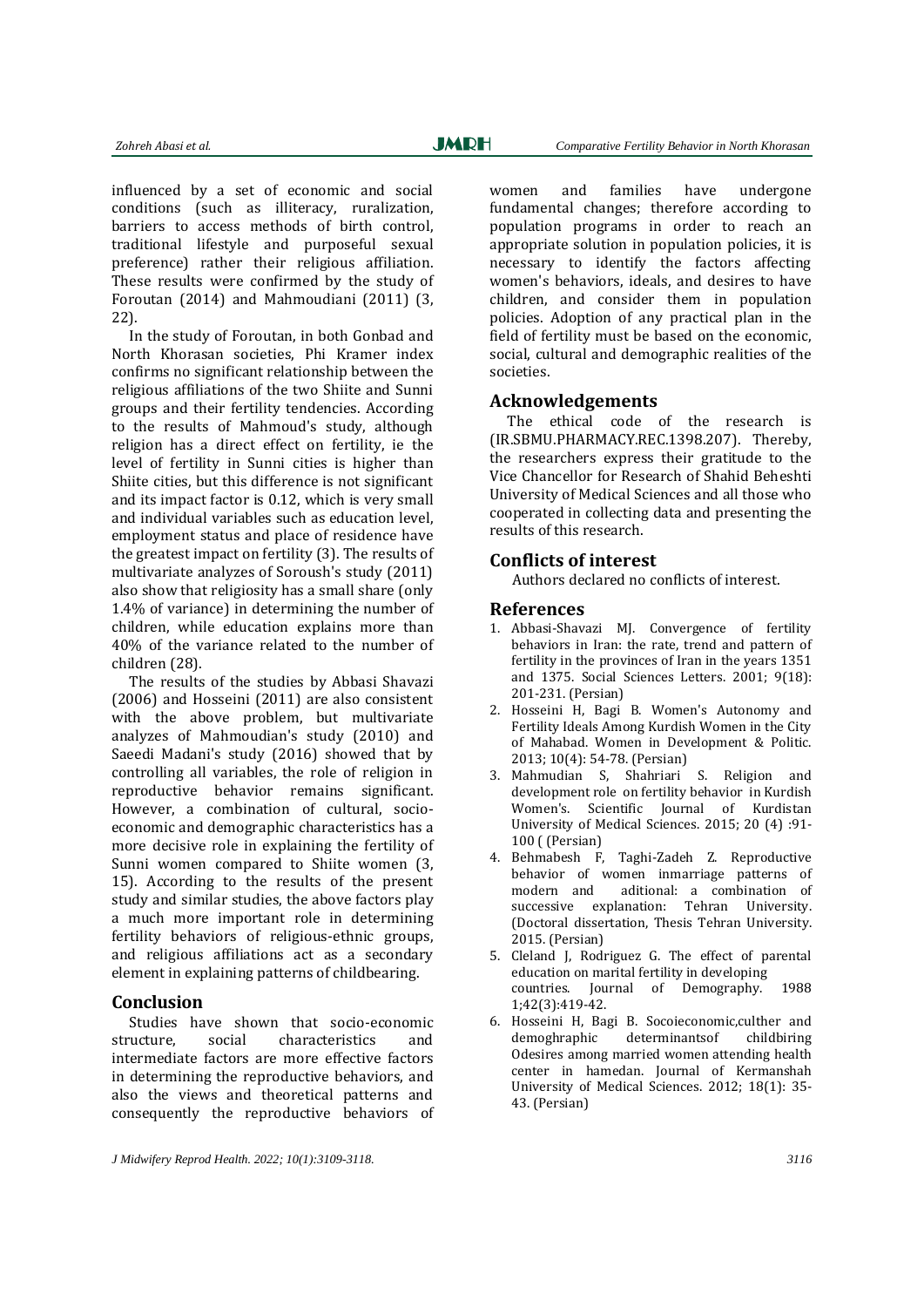- 7. Hosseini H, Abbasi–Shavazi M. Changes of thoughts and behavior and its impact on women's reproductive ideals Turkish and Kurdish. International Journal of Web Research. 2009; 7(4): 55-84. (Persian)
- 8. Hosseinzadeh A, Noh Jah S, Sharifi M. Fertility pattern, Marriage age and Contraceptive methods among various ethnic groups in the city of Ahvaz in 2009. Journal Of Social Sciences. 2010; 4(8): 67–96. (Persian)
- 9. Abbasi-Shavazi MJ, Sadeghi M. Ethnicity and Fertility: Analyzing the Ethnic Groups in Irans. Social Sciences Letters. 2006 ;29(4): 29-58. (Persian)
- 10. rad F, Savabi H. Investigation on tendency to fertility and its related social factors (a case study of married women aged 15 to 50 in tabriz). Journal of Woman and Family Studies. 2012; 17(/): 20-42. (Persian)
- 11. Baudin T. Religion and fertility: The French connection. Research Article. Demographic Research. 2015; 32(13): 397-420.
- 12. Ferjika T, Westoff C. Religion, Religiousness and Fertility in the u.s and in Europe. Demographic Research. 2006; 4(3): 10-25.
- 13. Kalantari S, Abbaszadeh M, Amin Mozafari F. sociological study of attitude to child bearing and its some related factors (case study): Married youth in Tabriz city. Journal of Applied Sociology. 2012; 21(1): 83–104. (Persian)
- 14. Zhang L. Religious affiliation, religiosity, and male and female fertility. Demographic Research. 2008; 18(8): 233–262.
- 15. Saeidi M, karimi H, Jaliliyan A. Determinant ofe fertility in defferent religious groups (Shia and Sunni). Journal of Cultural Education of Women and Family. 2016; 11(31): 71-97. (Persian)
- 16. Mahmoudian H, Naobakht R. Religion and Fertility: Fertility behavior analysis between Sunni and Shiite religious groups of Galedar city in Fars province. Social Problems of Iran. 2010; 1(20): 195-215. (Persian)
- 17. Abbasi-Shavazi MJ, Hosseini H. Ethnic Fertility Differentials in Iran: Trends and Correlates. International Society of Automation. 2011; 8(4): 3-36. (Persian)
- 18. ICRW IC. Exploring Women's Reproductive Histories Using a Narrative Approach. A Survey Instrument. 2000; 1(1): 1-45.
- 19. Frotan Y, Karami F. Patterns and determinants of childbearing tendencies in Iran. Letter from the Iranian Demographic Association. 2017; 11(21): 72-101.
- 20. Behmanesh F, Taghizadeh Z, Vedadhir A, Ebadi A, Pourreza A, Abbasi Shavazi M. Explaining the Causes of Single Child Based on Women's Views: A Qualitative Study. International Journal of

Engineering. 2019; 15(3): 279-288.

- 21. Mahdipoor S. Examining factors such as the level of awareness, lack of performance .years in Shushtar, with emphasis on the role of family planning. Effect on fertility of married women 2008: (15-49): 3(3). (Persian)
- 22. Foroutan Y, Sadat Eazy E, Naeimi S. Desires of Childbearing in Rural-Urban Areas of Bojnord and Gonbad-Kavous. International Journal of Social Welfare. 2016; 16(62): 187-223. (Persian)
- 23. Greenspan A. Effects of education on reproductive behavior: lessons from Pakistan. Asia-Pacific population & policy. 1992; 23(1): 1-4.
- 24. Ider N, Doresti A. The effect of population on reproductive behaviors and attitudes.Cultural city of Shushtar. International Journal of Solids and Structures. 2012; 18(3): 199- 226. (Persian)
- 25. Odutolu O, Adedimeji A, Baruwa o. Economic empowerment and reproductive behaviour of young women in Osun state, Nigeria. African Journal of Reproductive Health. 2003; 7(3): 92- 100.
- 26. Wolfgang L, Crespo L, Abbasi-Shavazi M. Demography, Education, and Democracy: Global Trends and the Case of Iran. Population and Development Review. 2010; 36(2): 253–281.
- 27. Pejhan A, Kamali A. The impact of cultural factors on fertility District between on 15-49 years of women in Tehran comprehensive cultural. Sociological Cultural Studies. 2015; 6(2): 115-137. (Persian)
- 28. Soroush M, bohrani S. Religious relationship, attitude towards gender genders and attitudes towards children, with the real and ideal number of children. Journal of Women's publication in development and politics. 2013; 11(2): 189-208. (Persian)
- 29. Jafarie T. Statistical analysis and geographic analysis relatives living in the village of North Khorasan farmandary North Khorasan Bureau of Investigation Law Enforcement. Human Resource Management In Sport Journal. 2015; 3(7): 8-34. (Persian)
- 30. Mansoureian M, Khoshnevis A. Sexual preferences and tendencies of married women of reproductive behavior: A case study in Tehran. International Journal of Humanities and Social Science. 2006; 24(3): 129-46. (Persian)
- 31. Shahbazin S, Cholami A. The role of gender preference in reproductive behavior of women in the city of Kangavar. Journal of Ilam University of Medical Sciences. 2014; 22(6): 133-142. (Persian)
- 32. Hajian S, Kerrimi E, Asnafy F. Survey interval between births And related factors in mothers referred to Maternityu and clinic in urban health centers Babol. Journal of Mazandaran University of Medical Sciences. 2008; 8(66): 47-58.

*3117 J Midwifery Reprod Health. 2022; 10(1):3109-3118.*